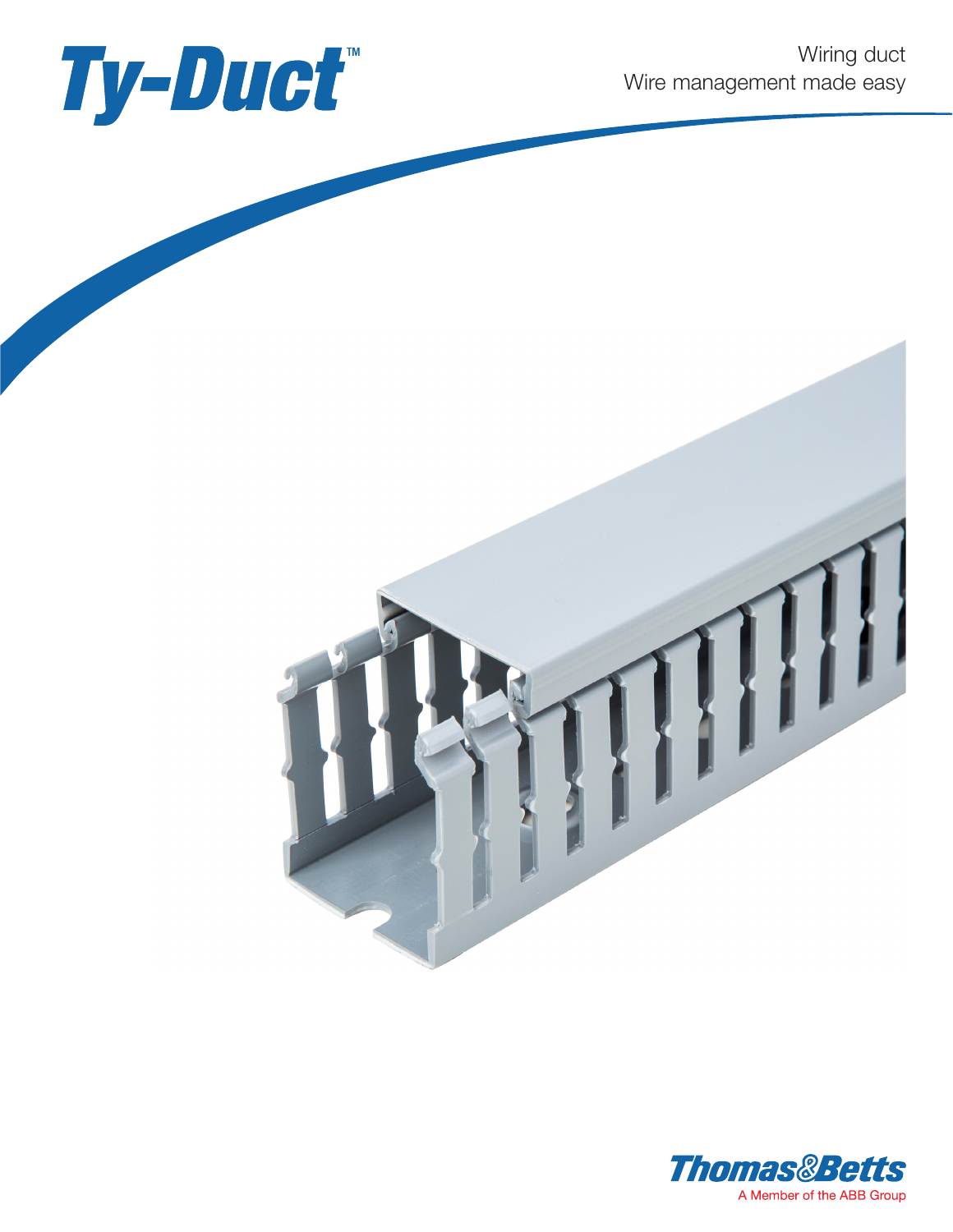# Ty-Duct<sup>™</sup> Wiring Duct The versatile configurations you need for routing and concealing wiring

Thomas and Betts' innovative Ty-Duct products offer a total solution for routing and concealing wiring in control panels. Many different sizes and colors are available to accommodate anything from the smallest wallmount panel to the larger integrated systems.

These impressive features are incorporated into all of our wiring duct solutions:

# Why Ty-Duct<sup>™?</sup>

- − Wide fingers and slots increase rigidity and speed insertion of wire bundles
- − Non-slip cover stays in place—even under vibration
- − Rounded edges protect hands and wires from accidental abrasion
- − Dual score lines yield clean break-offs at base of slot and duct
- − V-shaped slot lead-in enables easier and faster wire installation
- − Integrated mounting holes—larger sizes include staggered holes for mounting flexibility
- − Restricted slot design ensures that wires are held in place with or without the cover installed

## Features

- − Available in Solid, Wide Slot, Narrow Slot, and Round Hole versions to meet your capacity and flexibility needs
- − Widths from .75" to 6" and depths from 1" to 5"
- − Optional adhesive back for quick, hassle-free installation
- − Complete selection of accessories and tools for installation
- − Lead-free construction
- − Lightweight Halogen-free unit available for Wide Slot Wiring Duct
- − Available in four colors—Gray, white, black and intrinsic blue

## **Certifications**

- − UL® Recognized continuous-use temperature— 122° F (50° C)
- − UL 94 Flammability Rating of V-0
- − Conforms with NFPA 79-2002 Section 14.3.1 Requirement for Flame Retardant Material
- − CE compliant for European shipping
- − CSA Certified
- − RoHs Compliant



![](_page_1_Picture_27.jpeg)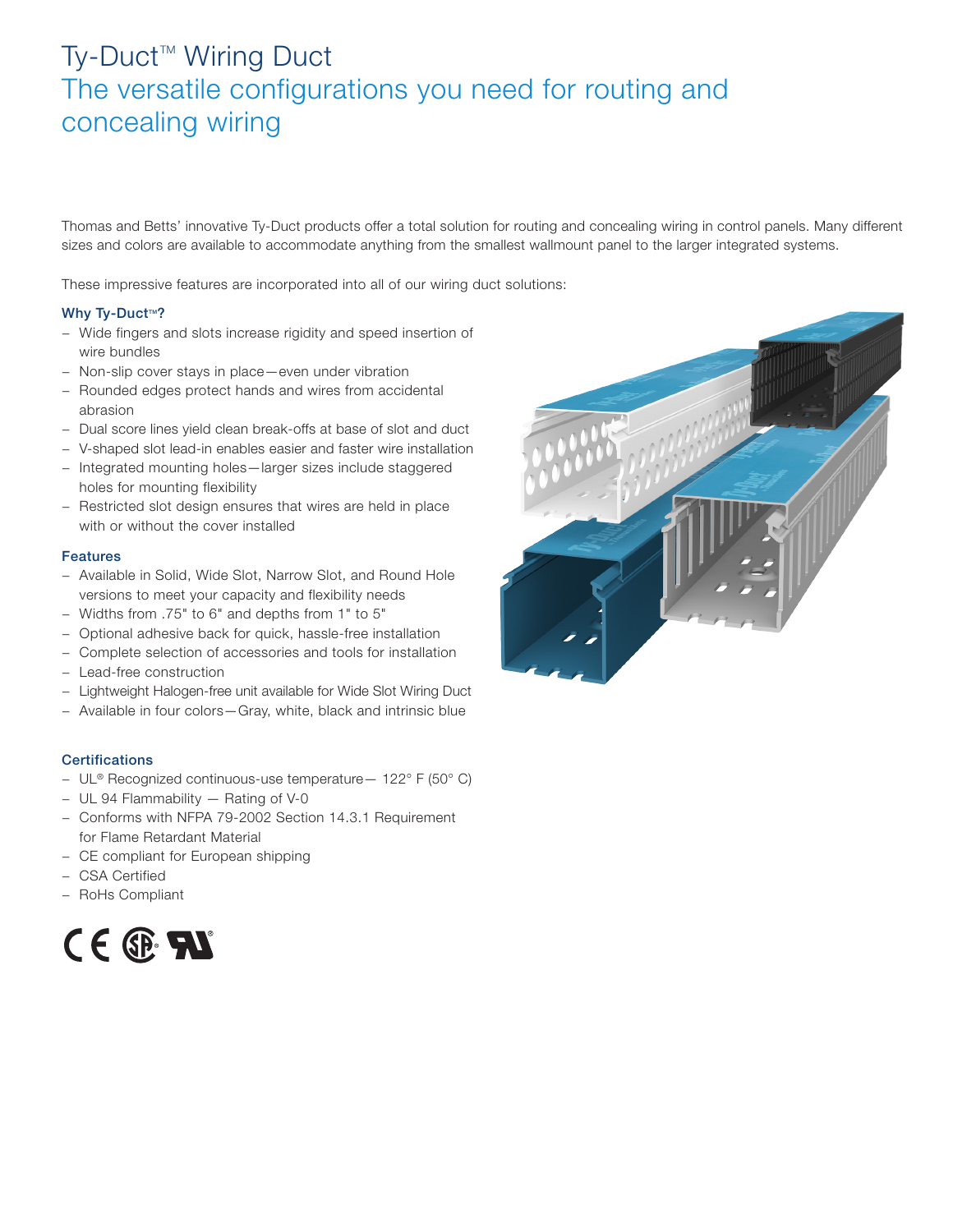# Ty-Duct<sup>™</sup> Wiring Duct Wire management made easy

## Ordering the Ty-Duct products you need is as easy as 1, 2, 3

After selecting the appropriate Ty-Duct solutions for your application, make sure you complete the following checklist.

![](_page_2_Figure_3.jpeg)

# For Ty-Duct dividers: For Ty-Duct corner

Catalog number must be completed by adding suffix S for solid or W for wide slot. Example: TY2DSPG6 is a 2" high solid wall gray divider.

![](_page_2_Picture_6.jpeg)

# and joining strips:

Corner strip sample shown below. Joining strips are ordered the same way.

![](_page_2_Picture_9.jpeg)

| Cat. No.         | <b>Description</b>   | Length (ft.) | Std. ctn. gty |
|------------------|----------------------|--------------|---------------|
| TY2D[(SP)][(G)]6 | 2" High wall divider |              | 120           |
|                  |                      |              |               |

Catalog number must be completed by adding suffix G for gray, W for white, I for intrinsic blue, B for black. Example: TY2DSPG6 is a 2" high solid wall gray divider.

| Cat. No.          | <b>Description</b> | Length (ft.) | Std. ctn. gty |
|-------------------|--------------------|--------------|---------------|
| TYCS[ <b>G</b> ]6 | Corner strip       |              | 120           |
|                   |                    |              |               |

Catalog number must be completed by adding suffix G for gray, W for white, I for intrinsic blue, B for black. Example: TYCSG6 is a gray corner strip.